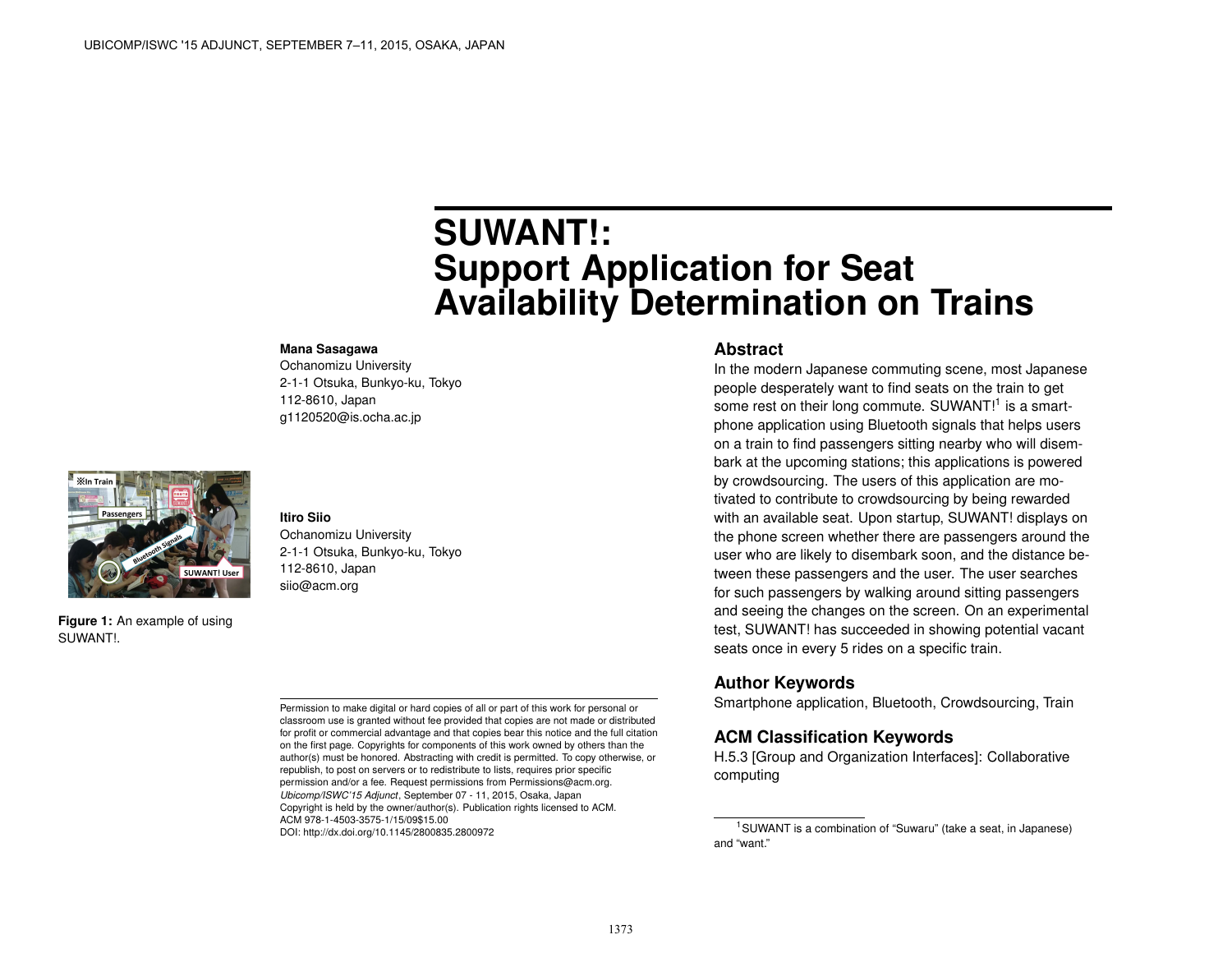

<span id="page-1-2"></span>**Figure 2:** Schematic representation of SUWANT! crowdsourcing.



<span id="page-1-3"></span>**Figure 3:** An example of screenshots of SUWANT! with some indicators: A) present train line and station, B) upcoming stations(y-axis), C) distance from the user(x-axis), and D) detected device type.

#### **Introduction**

Trains are a very important mode of transportation for the Japanese, particularly for those who live in the urban areas of Japan. In Tokyo, the most frequently used mode of trans-port for commuting is the train<sup>[2](#page-1-0)</sup>. Further, in Japan, the average of a train commute is 1  $h^3$  $h^3$ . Considering this long commuting time, it would be natural that the commuters want to get a seat soon after getting on the train and want to get some rest during the 1 h commute. Many Japanese people even take a long nap during their train commute to compensate for insufficient sleep because of overtime work the previous evening. However, finding a vacant seat is pure luck. A passenger can get a seat when she fortunately stands near a sitting passenger who will disembark soon; otherwise, the seat may unfortunately get taken by another passenger who got on the train later than her. Thus, many train passengers in the urban areas of Japan hope that they get luck and a vacant seat during their commute. Therefore, we have developed a smartphone application that searches for sitting passengers who will be disembarking the train soon. This application also collects passenger information using Bluetooth signals by a crowdsourcing method for searching such people.

Our application uses Bluetooth signals on the train to understand the flow of people. Most Japanese workers and students these days have smartphones, and they regularly use Bluetooth for connecting to various devices. Moreover, it is expected that the number of passengers turning on their Bluetooth will increase even more with the spread of devices connected with Bluetooth such as headphones, smart-wristbands, and smart-watches. Our application can detect the unique Bluetooth IDs and received signal strength indication (RSSI) if the target Bluetooth devices

are in a searchable mode and within about 10 m. Therefore, by tracking the Bluetooth IDs and its RSSI, our application can easily determine the station at which other passengers board and disembark.

When a considerable amount of information about the flow of passengers in trains is collected, it is possible to infer which passenger will be disembarking the train at an upcoming stations. However, it takes a huge amount of time to gather sufficient information from only one user; instead, we can gather the same amount of information sooner from many users. As shown in Fig. [2,](#page-1-2) the larger is the amount of information gathered by a large number of users, the greater is the possibility of the system to help a user find a seat. Since the database is powered by crowdsourcing and it is accessible to all users, it is expected that the accuracy of the system increases with an increase in the number of users. Our system motivates users to contribute to the information collection by rewarding them with information about potential vacant seats; moreover, the crowdsourcing process is automatically carried out in the background and will not bother the user.

## **SUWANT!**

SUWANT! is a smartphone application that searches for sitting passengers nearby who will disembark at one of the upcoming stations for pointing out a potential vacant seat. This application gathers passenger information using their Bluetooth signals by a crowdsourcing method.

Fig. [3](#page-1-3) shows an example of the screenshots of SUWANT! with some indicators. On the left side of the screen, the next few stations on the train line are listed from bottom to top. The bottom listing is the nearest station. These stations and the train line are inferred by our system from the present location data of the user. If it shows the wrong train

<span id="page-1-1"></span><span id="page-1-0"></span><sup>2</sup>http://www.stat.go.jp/data/kokusei/2000/jutsu1/00/04.htm <sup>3</sup>http://www.mlit.go.jp/common/001001523.pdf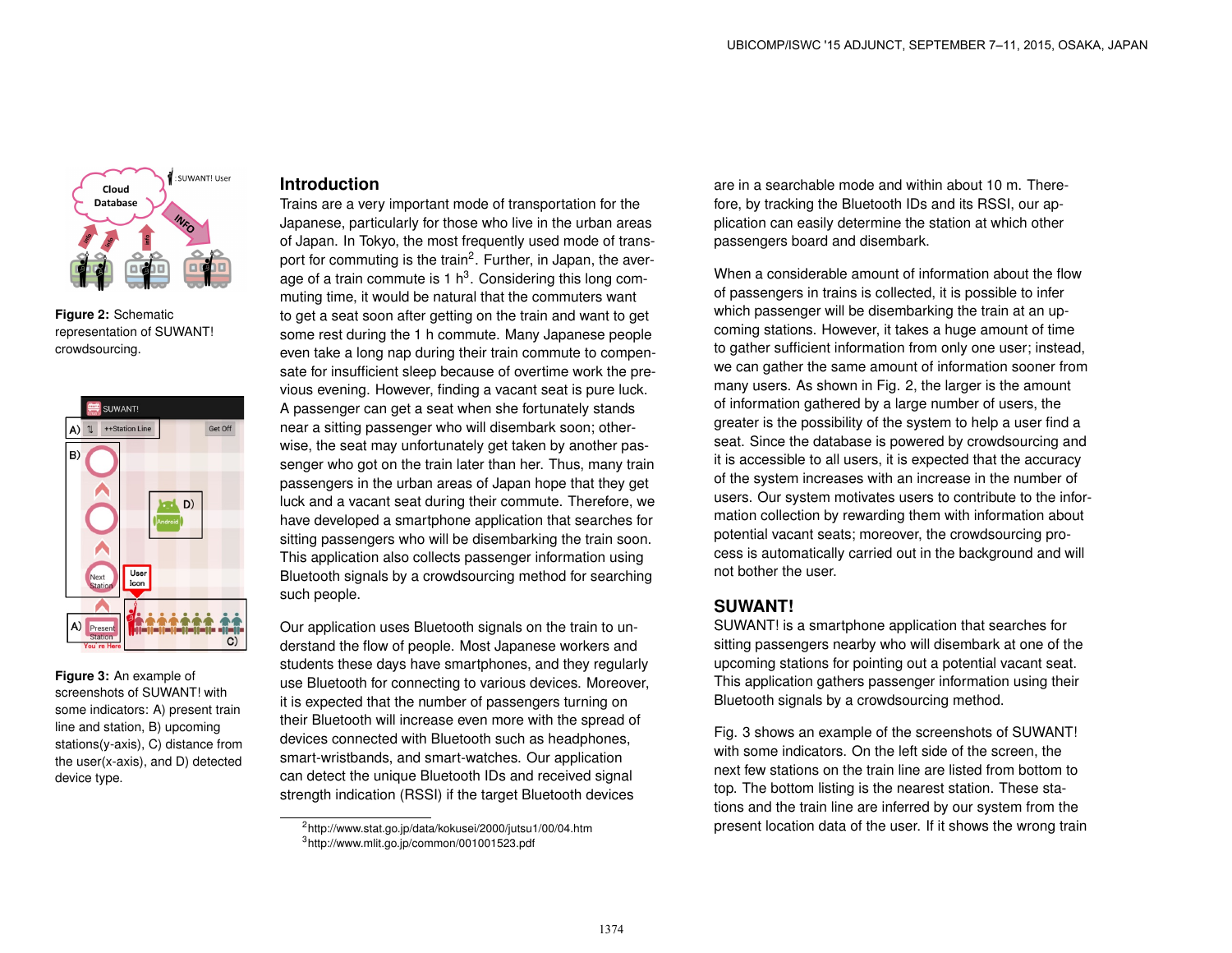

<span id="page-2-0"></span>**Figure 4:** An example of a screenshot that indicates the following: A). an iPhone user, B). who is going to disembark at the Arakawa Station, and C). is seated 4-6 seats away from the user.

line, a user can select the correct one from a pop-up menu at the top of the screen. At the bottom of the screen, the distance from the user is visualized by using a pictograph of the sitting passengers. On the left of the pictograph, there is a picture of a standing person that indicates the user. The whole screen shows a two-dimensional (2D) graph with the distance from the user on the horizontal axis, and the next several stations on the vertical axis.

When a user gets on the train and starts SUWANT!, the screen of SUWANT! keep on changing according to the user's situation and the database built. If SUWANT! infers that there is a passenger who will disembark at one of the upcoming stations and is staying within 8 seats from the user, an icon that indicates the user appears as shown in the Fig. [3](#page-1-3) D). The icon shape indicates the type of detected Bluetooth device, such as iPhone, Android device, or headphones. The example shown in the Fig. [3](#page-1-3) shows that there is a nearby passenger who uses an Android device. This will help the user to identify the owner of the device by observing which passenger is using such a device. The position of the icon on the screen changes according to the user's situation. When the estimated distance between the target passenger and the user changes, the icon moves in the horizontal direction. When the train advances and the estimated destination station of the target passenger approaches, the icon moves in the downward direction.

In the following steps, the scenario of using SUWANT! is explained by using an example of the actual display of SUWANT! shown in Fig. [4.](#page-2-0)

- 1. When a user gets on the train, the user starts SUWANT!.
- 2. SUWANT! displays four Bluetooth devices around the user as shown in Fig. [4.](#page-2-0) For example, the apple icon on the upper part indicates the following:

A). There is a passenger using an iPhone.

B). This passenger is likely to disembark at the Arakawa station, which is the third upcoming station.

C). The user stays at a distance of 4-6 seats from this target passenger.

- 3. The user tries to identify the target passenger indicated by the icon. One of the effective ways to locate the target is to walk around in the train and to monitor the display. When the user is walking around looking for the target passenger, the distance to each Bluetooth device changes and the corresponding icon will moves in the horizontal directions.
- 4. When the target passenger's icon moves to the leftmost position of the display, i.e., just above the user's icon, the user comes in front of the target passenger.
- 5. The user will finally find a seat when the target passenger eventually disembark at the inferred station.

# **System Overview**

We implemented the smartphone application SUWANT! on the Android platform by using the Java language. We also built the server with the PHP language on a host machine at a cloud service provider. This smartphone application regularly tries to detect Bluetooth IDs every 12 s by using the Android application programming interface (API) . We expect that smartphones can detect IDs from Bluetooth devices owned by train passengers around the user. The expected Bluetooth devices are smartphones, headphones, laptops, and mobile phones. Besides detecting IDs, SUWANT! provides the following two functions.

#### *Gathering information*

Fig. [5](#page-3-0) shows how to gather information about the stations at which the passengers nearby will disembark.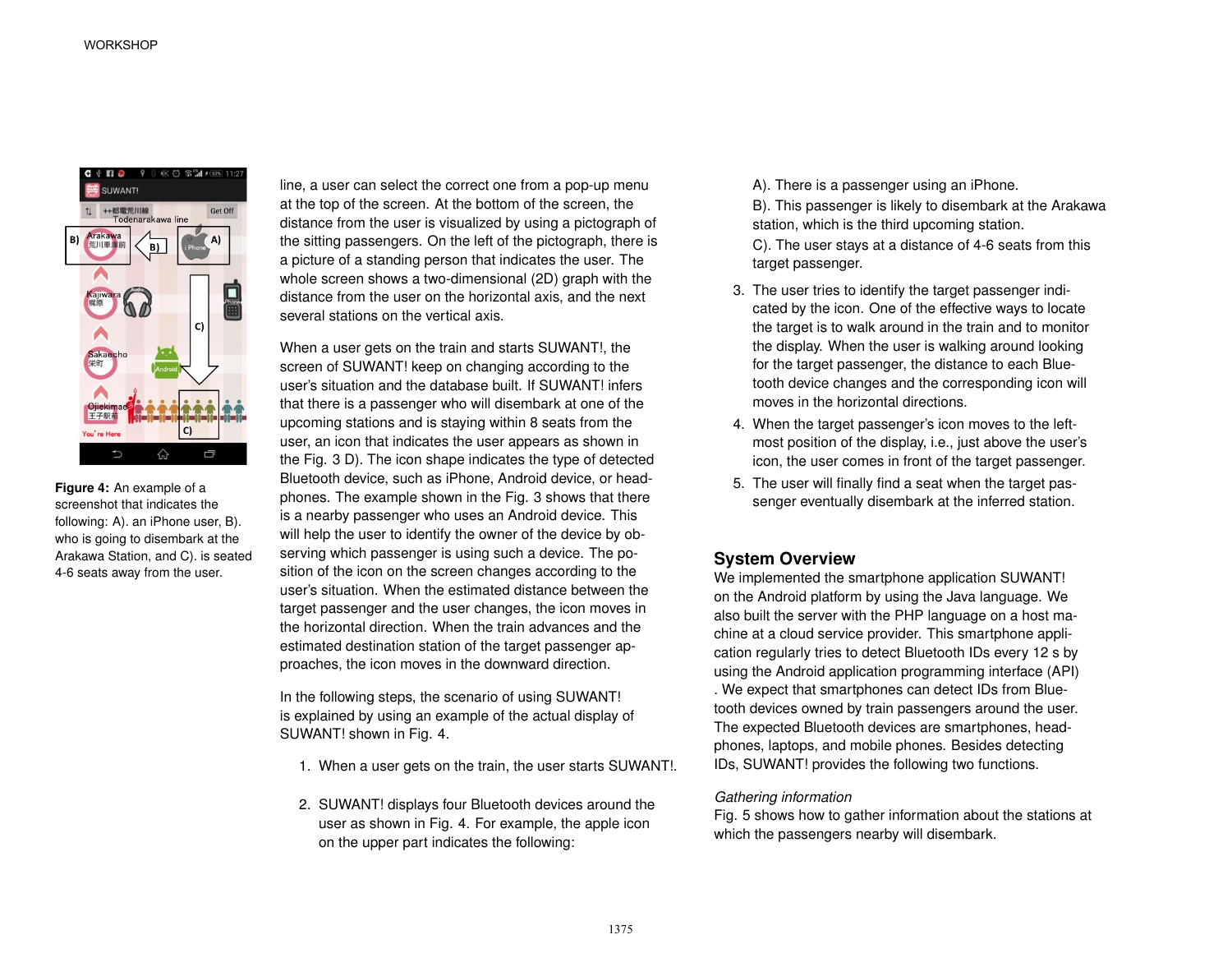<span id="page-3-0"></span>

**Figure 5:** Schematic representation of the system gathering information.

The following steps are performed by the smartphone. When a smartphone with SUWANT! detects Bluetooth IDs, SUWANT! records the following information to a local text file: the detected Bluetooth signals (ID, RSSI), present train location, and timestamp. The present train location is expressed in terms of longitude and latitude, which are estimated by Android Location API. When a user disembarks the train, SUWANT! sends the local file to the server.

The following steps are performed in the server once a day. Before analyzing the flow of passengers, the server preprocesses the raw data sent by client smartphones to reduce noises as described in the following two processes.

The first pre-process is to reduces the unwanted interruption of Bluetooth ID detection. Because of the unstable characteristics of radio signal measurement, it often happens that a smartphone fails to detect Bluetooth ID, even

when the device owner is still on the train. The ID is possibly found again as far as the owner does not disembark the train. The server regards that when the ID is lost, and then detected again within 1 h, the passenger is still riding on the train. The threshold value of 1 h is determined heuristically on the basis of the average commuting time in Tokyo, and this value should be adjusted when the application is deployed in other cities.

The second pre-process removes the unwanted Bluetooth IDs detected within a short duration. Eliminating data gathered within the short duration can filter out unwanted Bluetooth signals that come from outside of the train car. For examples, signals from devices at train platforms, from other trains passing by, and from houses or buildings along the train line can be omitted because they will be detected only for a short time. Therefore, the server ignores a Bluetooth ID that is detected within a 3 min duration. We also determine the threshold value of 3 min on the basis of the fact that the shortest interval between stations in Tokyo has a similar value. An adjustment of this value may be required in other train systems.

After there pre-processes, the server infers the source and the destination station of each detected Bluetooth ID on the basis of the assumption that points where the ID appeared and disappeared denote the boarding and exit locations. The server converts the longitude and latitude values of the points into station names by using a web API<sup>[4](#page-3-1)</sup>. We also assume that passengers will disembark at the station where they boarded before, when the train runs in the returning direction. On the basis of these assumptions, the system regards the source stations also as the destination stations.

<span id="page-3-1"></span><sup>4</sup>http://express.heartrails.com/api.html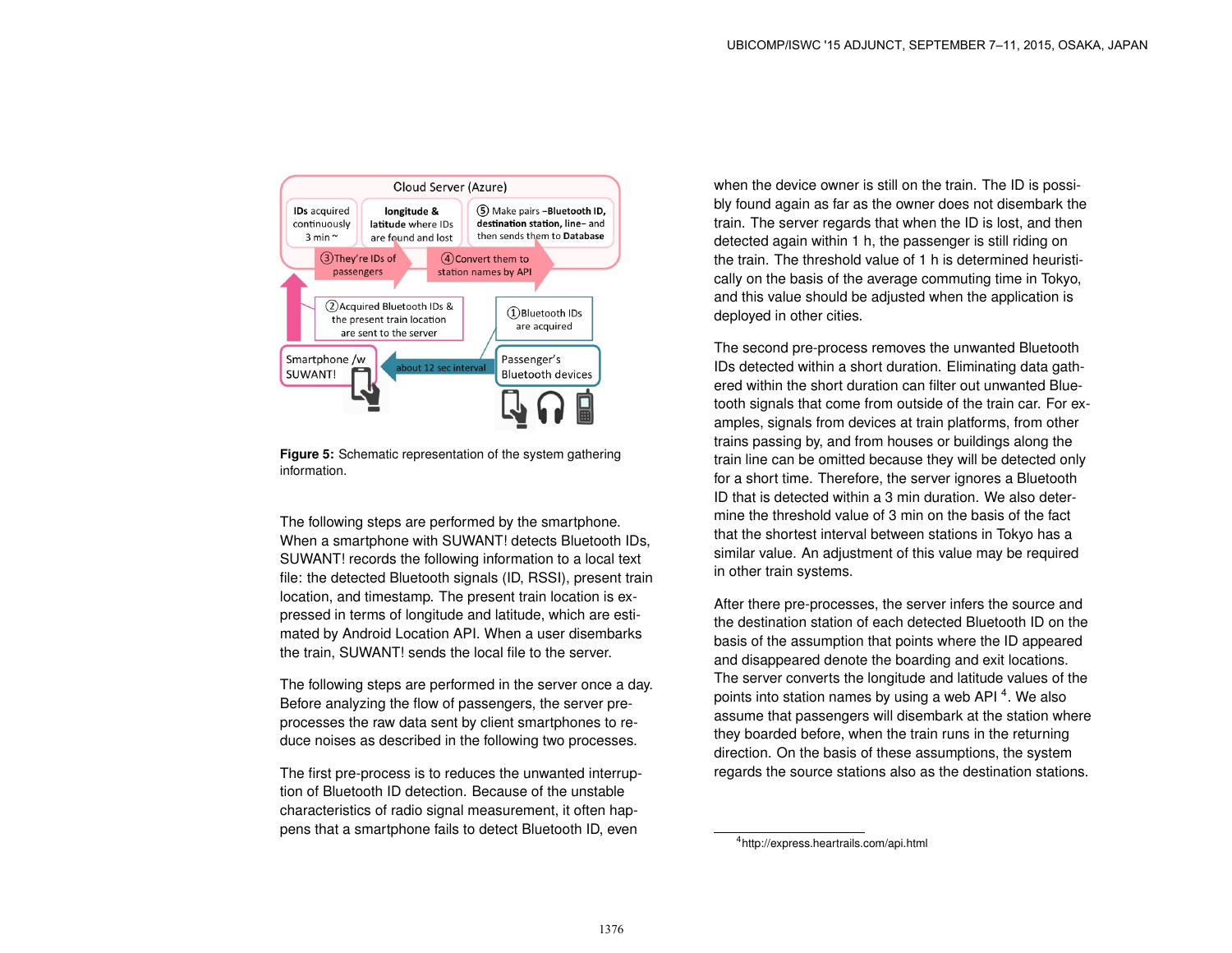The server makes groups of data – Bluetooth ID, destination station, line– and then records them in the database. The larger is the number of users, the larger is the number of such groups in the database; thus, the finding rate and precision of the disembarking passengers will be improved.

#### *Displaying information*

The other function of SUWANT! is to inform the user about nearby passengers who will be disembarking soon at the upcoming stations. The detected Bluetooth ID and the above database are used for predicting the destination station of passengers, and Bluetooth RSSI is used for estimating the distance to the target passenger.

When a smartphone with SUWANT! detects a Bluetooth ID on the train, it queries the server if the ID was found before and registered in the database. If the database has the ID, it returns the estimated destination station names on the user's present line. In the disembarking database, more than one upcoming station may be found as the destination of the queried Bluetooth ID. In the present implementation, all these station names on the user's present line are sent back to the client smartphone. In a future version, we intend to improve the server so that it returns more useful information. For example, it can return the probability that each passenger may disembark at each candidate station on the basis of previous data such as frequency, time of the day, and day of the week.

When the destination station is known by the server, the smartphone program estimates the distance to the target passengers by using Bluetooth RSSI. For estimating the distance between the target passenger and the user by using Bluetooth RSSI, we calibrated the RSSI and the distance in an actual train. Although the measurement results were not stable possibly because of the fluctuations in the radio environment or noise, we calibrated them as follows:

- · More than -64 dBm : Directly in front of the user
- · -65 dBm to -74 dBm : 1-3 seats from the user
- · from -75 dBm to -84 dBm : 4-6 seats from the user
- · Less than -85 dBm : 7 seats from the user

On the basis of the above results of the destination station name and the distance from the user, icons showing Bluetooth devices are displayed on the smartphone's screen, as shown in the previous figures.

### **Evaluation**

We have evaluated SUWANT! from two points of view, namely the ID collection efficiency and the success rate.

To verify the ID collection efficiency, 20 users of SUWANT! gathered groups of – Bluetooth ID, destination station, line – data by using this application during their daily train commute. They used SUWANT! daily for 2-67 days. The total number of days that all users used SUWANT! was 392 days. Consequently, the SUWANT! database had 1675 groups. Considering that each user rode a train twice per day for going to and returning from his/her office or school, on average, per ride, our system gathered the data of two disembarking passengers that were not in the database.

To verify the success rate of getting a seat on the train by using SUWANT!, one of the authors used SUWANT! to find a seat between February 16 and 20, 2015, on a train to Shinjuku departing from Sengawa at 8:52 am and on another train to Shinjuku departing from Tachikawa at 10:16 am. On these trains, the car occupancy rate was about 70%. As these trains ran from a residential area to the terminal station in the center of the city in the morning, the number of passengers continued to increase as the trains approached to the terminal station. The intervals between stations of these trains were relatively long compared to the other train lines in the town. Thus, these trains were proper